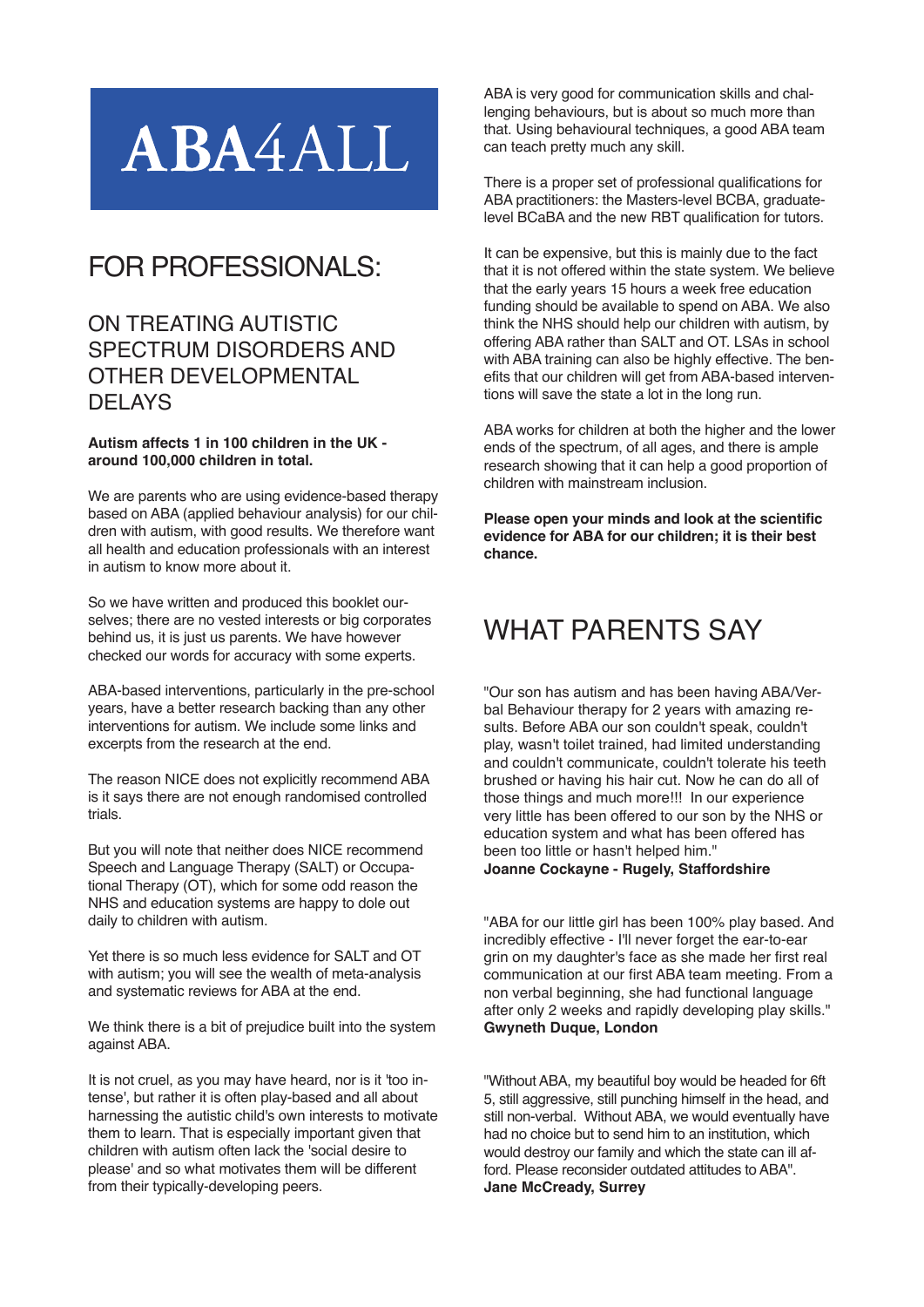"Our world collapsed when we got her diagnosis and life has never been the same. She is a beautiful child who we love immensely but with her disorder came sleepless nights, uncontrolled behaviour (like biting, slapping, pinching, never-ending crying and tantrums), self stimulating behaviour (which could keep her busy all day with no awareness of her surroundings), no language and communication, no social interaction, no sense of danger and many more such heart-breaking facts. We as parents wanted to help her the most and found the answers in the ABA/VB approach. Since the time we started her programme, we could notice her improving in each area. She can now not only say words but even phrases (with 4-5 words combined) to communicate, she is much more confident in social gatherings and while meeting new people, she is toilet trained, she can self feed with little support from an adult (as her fine motor skills are still limited), her play skills have come a long way, she is getting more interested in arts and craft (like drawing, painting etc) and many more improvements. She still has a long way to go but we are so happy to see her progress each single day, all thanks to her ABA/VB programme."

#### **Shilpi Saxena and Rahul Rattan, Croydon, Greater London**

"We are the parents of a beautiful five year old boy called Caden. Up until we started using the ABA therapists and their desensitising programs we struggled severely on a daily basis with all aspects of Caden's personal and health care. This included any appointments with doctors, dentists, opticians and eNT specialists, due to the problems he has been having with glue ear, perforation of the ear and constant ear infections. Caden's ENT appointments were always extremely difficult and in the past he would not allow the Consultant to examine his ears at all which caused us great concern. We have now seen a huge improvement as Caden will now allow the Consultant to examine his ears with no fuss at all.

Caden would not brush his teeth, let me wash or cut his hair, cut his nails and the list could go on, but after the therapists putting desensitising programs in place Caden managed to overcome these problems within a matter of weeks. The introduction of signing saw a significant increase in his manding, which has also led to him starting to make sounds. This has led to a significant decrease in his levels of frustration as he is now able to communicate in a meaningful and functional way. It is absolutely ridiculous that the NHS will

not offer this to our son and that is what is cruel, not the ABA. "

#### **Nicola Davies and Chris Evans - Swansea, Wales**

Both my boys are on ABA and it has been the best thing I've ever done for them! ABA approach has helped not only my boys but my husband and I as parents too!"

**Valeria Mazzaro and Ali Talbi, Croydon, London**

"I have found that an ABA-trained 1-to-1 for my boy Yogi at mainstream school has made all the difference. They know how to manage and motivate him in a busy classroom. Without that ABA training for the LSA, things went wrong pretty quickly, so ultimately it is the child who suffers if school won't accept the ABA candidates".

**Kasthuri Subramanian, Stevenage, Herts**

"My son was diagnosed with Autism at 2.5 years old and I was lucky enough to meet a mother who had been using ABA therapy for her autistic child. I started ABA immediately and my son is now 4 and will be attending a mainstream school in September." **Meena Bahia-Tailor, Twickenham, London**

"I have twin boys, aged 6, who have severe autism and are non-verbal. We self-fund ABA (using a mix of savings, benefits and extensive fund-raising) which has delivered remarkable results. We are dismayed that the extensive academic evidence that supports ABA is given no recognition"

#### **Mike Stevens, Dunfermline, Scotland**

"Ryan has autism, he is now 4yrs old and has been in an ABA programme for over 1.5 years. Ryan is now verbal and is in mainstream school thanks to ABA. ABA has been life changing for us: Ryan's behaviours nearly destroyed us as a family. Now thanks to ABA we are able to experience family days out and social situations."

#### **Louise O'Neill, Belfast, N Ireland**

"My son has been receiving 15 hrs ABA per week for a year & is doing amazingly well.

Without ABA he would probably still be wandering the house banging cupboards to this day, instead he has learnt his alphabet & numbers, can spell, do puzzles, is starting to speak amongst other things! ABA really shouldn't be called a 'controversial' therapy for autism, I truly believe it's controversial that it's not offered for ALL children with autism."

**Natalie McClay - Pontefract, West Yorkshire**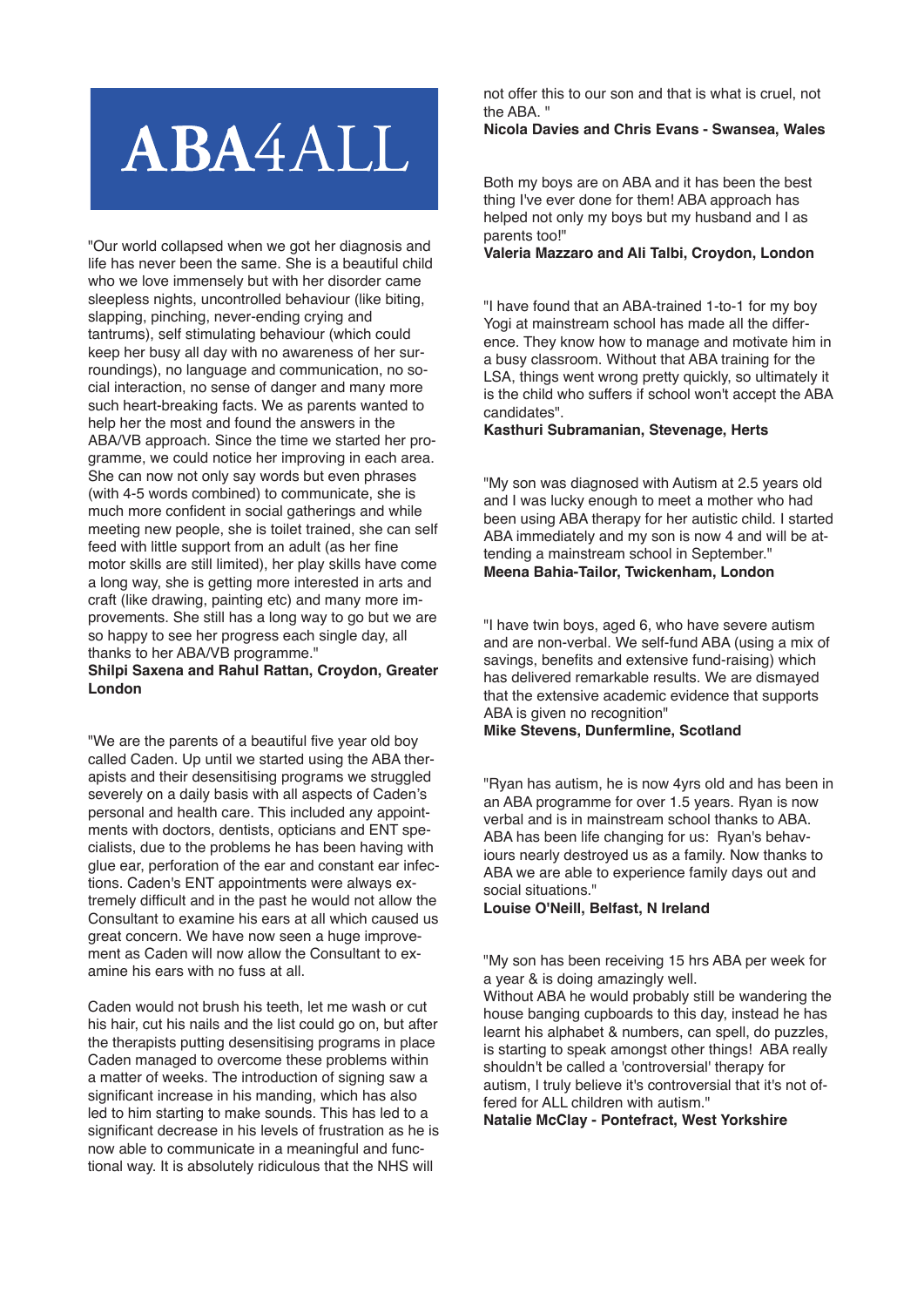### WHAT IS ABA FOR AUTISM?

#### **ABA is the application of the science of behaviour analysis. This science has its roots in the work of pioneering psychologist Dr BF Skinner in the last century.**

One of the earliest applications of ABA with children with autism was the work of Ivar Lovaas. Of course, like any science, ABA has developed since Lovaas's early interventions, but the principles remain the same: reward or "reinforce" the behaviours we want to see; ignore, or give a dull consequence to behaviour we do not want to see. And the words "reward" and "behaviour" are both misleading. Many think that reward is synonymous with a "treat" – rather, for a behaviour analyst, reinforcement is a consequence that is likely to lead to an increase in a behaviour occurring again, and is therefore meaningful for the individual child. And the word "behaviour" colloquially has come to mean "bad behaviour". This is why some think, mistakenly, that ABA is just about "managing out" an autistic child's bad or anti-social "behaviours". But to a behaviour analyst the word behaviour covers everything a person "does" - from all our actions, through to talking, reading and writing and even thoughts and feelings.

The principles of learning are universal and are applied systematically by behaviour analysts in many areas aside from just autism: from helping workers in a high-risk environment to carry out a procedure safely, through to adults with problems of addiction. At the societal level, behaviour analysts have designed effective interventions for increasing recycling, reducing drink driving, and increasing seatbelt use.

In the context of autism, ABA will encourage a child to learn important "behaviours" eg talking, and may discourage behaviours which the family and ABA team together decide are unhelpful or even harmful - for instance aggression or self-harm.

The intervention will not start until all around the child have discussed desired outcomes. What is it that the child needs to learn? Often these aims will be really obvious, as the child may have zero speech and may spend their entire time spinning like a top, or self-harming, or screeching loudly. There may be aggression if thwarted from pursuing their own agenda all day long.

For a more severely affected child, possibly with cooccurring learning difficulties, the ABA intervention will often start by rectifying one of the core deficits of autism: the inability to imitate. Without the ability to imitate what another person is doing, little learning is possible. This is one of the key steps missed out by non-ABA approaches for children with autism.

The other issue for the child with autism is motivation: the ABA tutor teaches the child by using "reinforcers" such as the activities or items that will particularly motivate a given child. The point here is that children with autism often lack the "social desire to please" and therefore what is motivating for them is often different from typically-functioning children (this is another aspect of autism missed in much of our state autism therapy and education).

So, for instance, a child might say his first ever word perhaps "push" - when tutors teach him that this particular sound will produce his desired outcome on a swing. Teaching a child to say his or her first words in order to get particular reinforcers (or desired items) is called "mand" training - mand is the ABA word for demand. Many children with autism will copy or echo what an adult says, but will not develop functional language. So, for instance, mum will ask "do you want an apple?" and the child will reply "do you want an apple?" - which may mean "yes". The ABA professionals will have the skills to turn echoic speech into functional speech: without this (fairly simple) technique, many UK children with autism never grow out of their echoed speech. This is clearly unacceptable.

**ABA programmes can be devised for all manner of learning targets - from toilet-training or eating with cutlery, right through to reading or riding a bike..**

The other key ingredient of ABA is that skills are broken down into their smallest elements, and each element learned and rewarded until it is mastered. So, for instance, a child learning to brush his teeth will be guided hand-over-hand to get the toothbrush, put toothpaste on, turn tap on and then brush each part of the mouth. Later, the prompts will be faded until the child can brush teeth all by themselves.

The brain is at its most "plastic" before six, and real change can be effected on how the child develops.

Critics of ABA are most vociferous when tutors work on minimising "stims" or self-stimulatory behaviours (like hand-flapping). They will argue that these behaviours help the autistic person manage anxiety. This may sometimes be true, and when a "stim" serves a purpose for a child, is not harmful and is not a barrier to learning or to functional living, ABA will not attempt to change that behaviour. However there are some stims that take over the child's life, allowing no room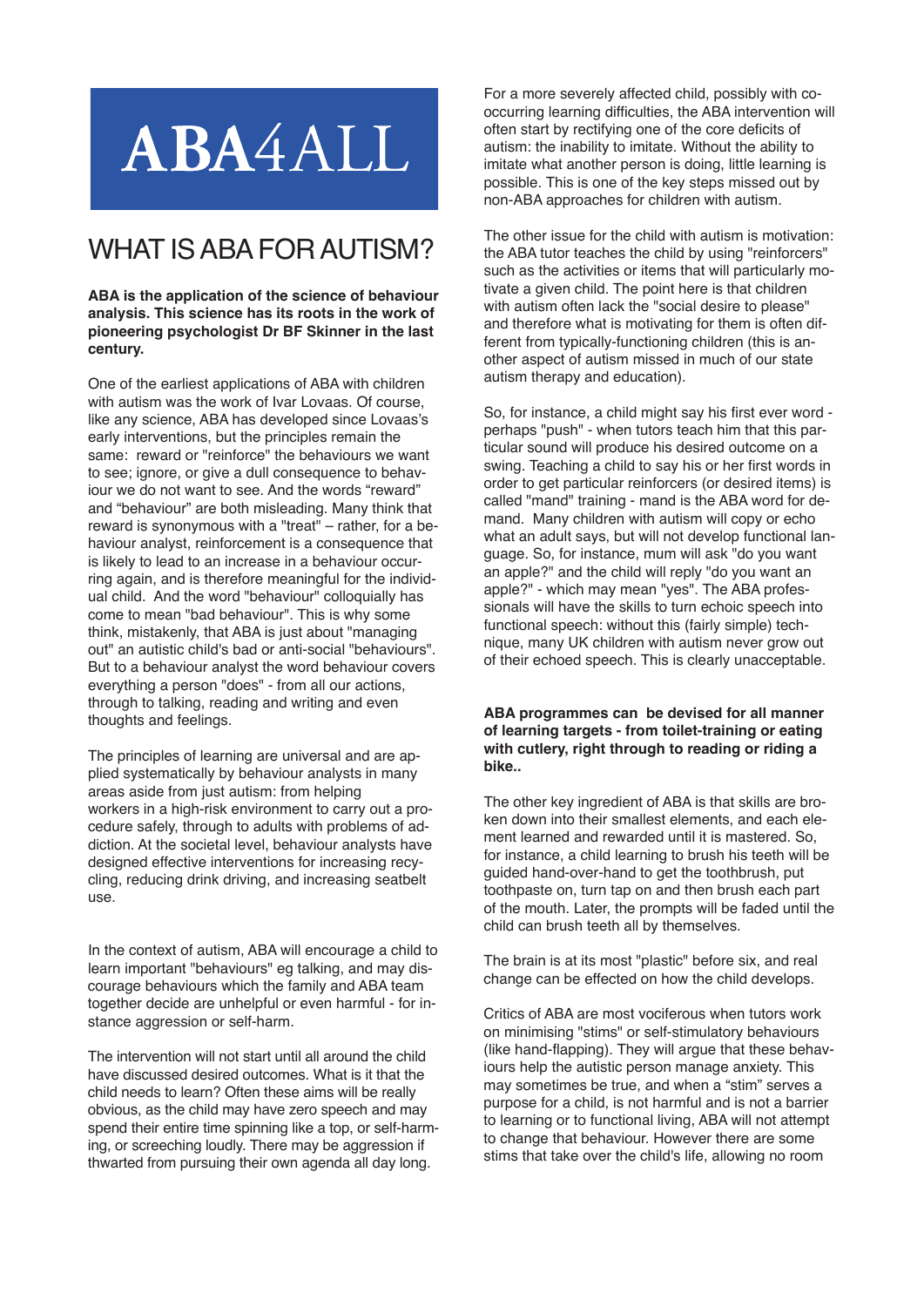for learning, and are habits that can be unlearned perfectly safely. Some stims can also involve selfharm, eg biting own hands or head-banging on concrete - this is clearly no good for child or family.

### THe ABA pROFeSSION

**ABA programmes, whether home- or school-based, should be overseen by a consultant who holds a BCBA masters-level qualification, or equivalent masters qualification. The BCBA is awarded by the BACB, the Behavior Analyst Certification Board, which is US-based; however, the BCBA is an internationally-recognised qualification.**

The requirements to become a Board Certified Behavior Analyst (BCBA) are

stringent and include a relevant master's degree, 270 hours of postgraduate level coursework in behaviour analysis, and 1500 hours of supervised practice. The second level credential for ABA supervisors, Board Certified Assistant Behavior Analyst (BCaBA), necessitates a bachelor's degree, 180 hours of undergraduate level coursework, and 1000 hours of supervised practice.

And below the supervisor sits a team of hands-on tutors, for whom a formal qualification has recently been introduced: the Registered Behavior Technician (RBT).

There are currently five universities in the UK offering Behavior Analyst Certification Board (BACB) accredited courses: Bangor University; University of Glamorgan; University of Kent; University of Ulster at Coleraine; Queen's University Belfast. A masters at one of the above universities can lead to a BCBA qualification, after a conversion exam.

Today, in the UK, there are 134 BCBA/BCaBA certificants, an estimated 1000 ABA home programmes (peach figures, 2013) and 14 ABA schools - including Treetops, Treehouse School, Jigsaw, Rainbow and others (griffith et al, 2012). These 14 schools at the time of surveying were supporting 258 state-funded pupils with autism and employed 382 members of staff.

The area of residential care for adults with Learning Disabilities and/or challenging behaviours is also a crucial growth "market" for behaviour analysis, often under the term Positive Behaviour Support (PBS). After Winterbourne View and similar scandals, this kind of professionalism in the area of ethical behaviour management is much sought after.

In short, Behaviour Analysis is a mature and well-regarded and regulated profession, with clear career paths, qualifications and codes of ethics and practice. All certificants are registered on the BACB site, and professional conduct is monitored rigorously (see register at www.bacb.com).

Founded last year, the UK-SBA, the UK Society for Behaviour Analysis, is the industry body for the profession in the UK (www.uk-sba.org).

### WHOSe ISSUe IS THIS eDUCATION OR HeALTH?

**Both. Far from being just an educational intervention, ABA deals with many life and health skills which go way beyond just academics.**

The evidence all points to the fact that the earlier you intervene on autism, the better the outcome.

Starting ABA before school age is best. This is often called EIBI, or early intensive behavioural intervention. In the recent Fein "Optimal outcomes" research\* the children who did the best in terms of improved IQ, communication and adaptive behaviours were those who had been given the most early intensive behavioural intervention.

But there is no age at which it stops being effective. ABA can help many children with autism negotiate the busy classroom environment and carry on learning.

We would ask professionals in both health and education to think of ABA before referring children with autism down the usual OT or SALT routes, or into the TeACCH system. We understand that there is no new money around, but there really is a more robust evidence base for ABA, and we in the UK lag badly behind the US, Canada, Scandinavia etc on intervention for autism. You will note that ABA programmes fulfil many of the NICE criteria for "psychosocial" interventions - the choice of which they leave to the discretion of CCGs.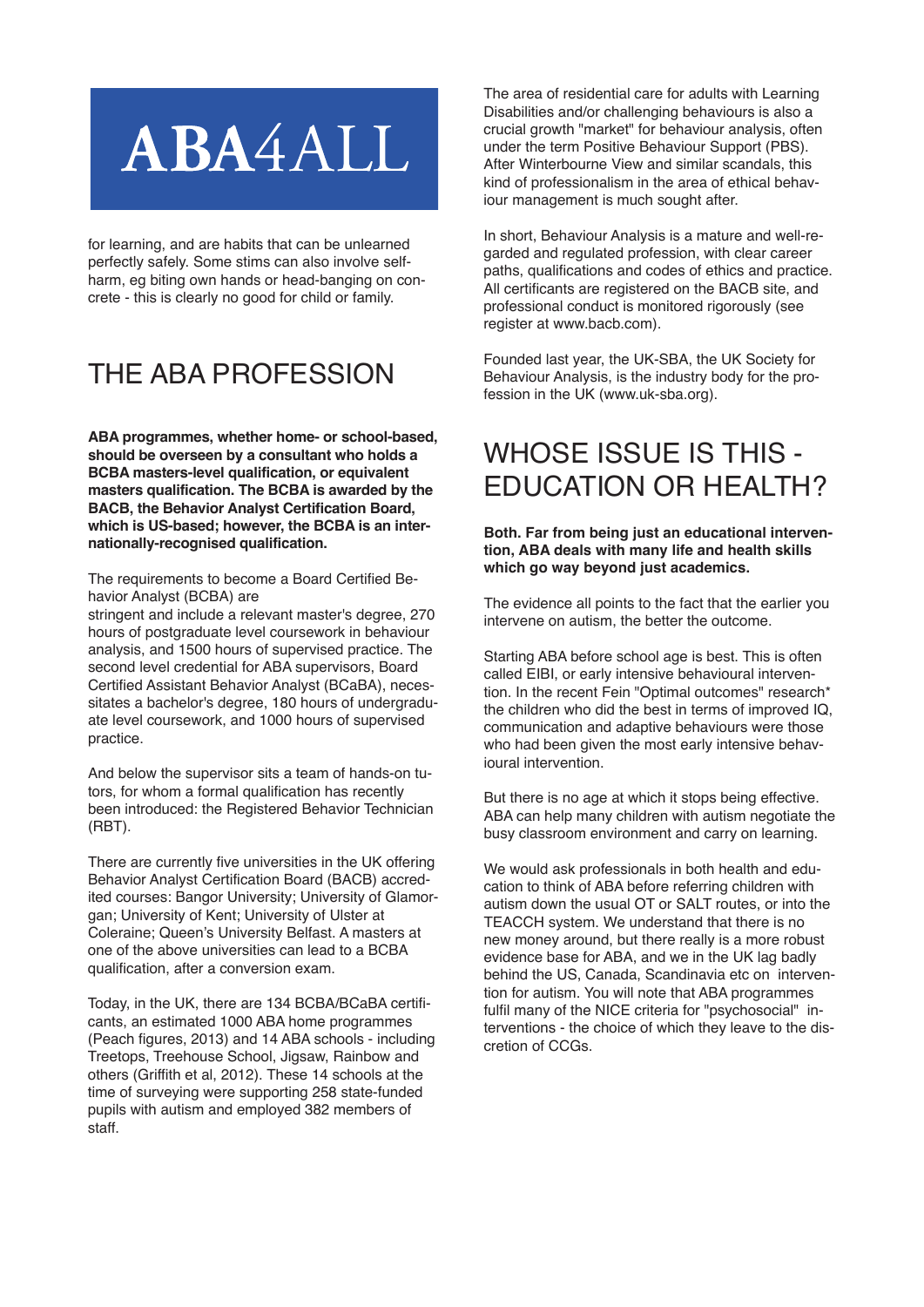### eVIDeNCe BASe FOR ABA

**There are four decades of research backing for ABA, with several robust meta-analyses, systematic reviews and some RCT evidence.**

**We give here references and abstracts drawn from a selection of important studies:**

**\* Intervention for Optimal Outcome in Children and Adolescents with a History of Autism, (J Dev Behav Pediatr 0:1-10, 2014)Alyssa J. Orinstein, MA, Molly Helt, MA, Eva Troyb, MA, Katherine E. Tyson, MA, Marianne L. Barton, PhD, Inge-Marie Eigsti, PhD, Letitia Naigles, PhD, Deborah A. Fein, PhD**

OBJECTIVE: Autism spectrum disorders (ASDs) were once considered lifelong disorders, but recent findings indicate that some children with ASDs no longer meet diagnostic criteria for any ASD and reach normal cognitive function. These children are considered to have achieved "optimal outcomes" (OO). The present study aimed to retrospectively examine group differences in the intervention history of children and adolescents with OO and those with high-functioning autism (HFA).

MeTHOD: The current study examined intervention histories in 25 individuals with OO and 34 individuals with HFA (current age, 8–21 years), who did not differ on age, sex, nonverbal intelligence, or family income. Intervention history was collected through detailed parent questionnaires.

ReSULTS: Children in the OO group had earlier parental concern, received earlier referrals to specialists, and had earlier and more intensive intervention than those in the HFA group. Substantially, more children with OO than HFA received applied behavior analysis (ABA) therapy, although for children who received ABA, the intensity did not differ between the groups. Children in the HFA group were more likely to have received medication, especially antipsychotics and antidepressants. There were no group differences in the percent of children receiving special diets or supplements.

CONCLUSION: These data suggest that OO individuals generally receive earlier, more intense interventions, and more ABA, whereas HFA individuals receive more pharmacologic treatments. Although the

use of retrospective data is a clear limitation to the current study, the substantial differences in the reported provision of early intervention, and ABA in particular, is highly suggestive and should be replicated in prospective studies.

#### **Vismara, L. A. & Rogers, S. J. 2010. Behavioral Treatments in Autism Spectrum Disorder: What Do We Know? Annual Review of Clinical Psychology, 6, 447-468.**

Although there are a large and growing number of scientifically questionable treatments available for children with autism spectrum disorder (ASD), intervention programs applying the scientific teaching principles of applied behavior analysis (ABA) have been identified as the treatment of choice. The following article provides a selective review of ABA intervention approaches, some of which are designed as comprehensive programs that aim to address all developmental areas of need, whereas others are skills based or directed toward a more circumscribed, specific set of goals. However, both types of approaches have been shown to be effective in improving communication, social skills, and management of problem behavior for children with ASD. Implications of these findings are discussed in relation to critical areas of research that have yet to be fully explored.

**Eldevik, S., Hastings, R. P., Hughes, J. C., Jahr, E., Eikeseth, S. & Cross, S. 2010. Using Participant Data to Extend the Evidence Base for Intensive Behavioral Intervention for Children With Autism. American Journal on Intellectual and Developmental Disabilities, 115, 381-405.**

We gathered individual participant data from 16 group design studies on behavioral intervention for children with autism. In these studies, 309 children received behavioral intervention, 39 received comparison interventions, and 105 were in a control group. More children who underwent behavioral intervention achieved reliable change in IQ (29.8%) compared with 2.6% and 8.7% for comparison and control groups, respectively, and reliable change in adaptive behavior was achieved for 20.6% versus 5.7% and 5.1%, respectively. These results equated to a number needed to treat of 5 for IQ and 7 for adaptive behavior and absolute risk reduction of 23% and 16%, respectively. Within the behavioral intervention sample, IQ and adaptive behavior at intake predicted gains in adaptive behavior. Intensity of intervention predicted gains in both IQ and adaptive behavior.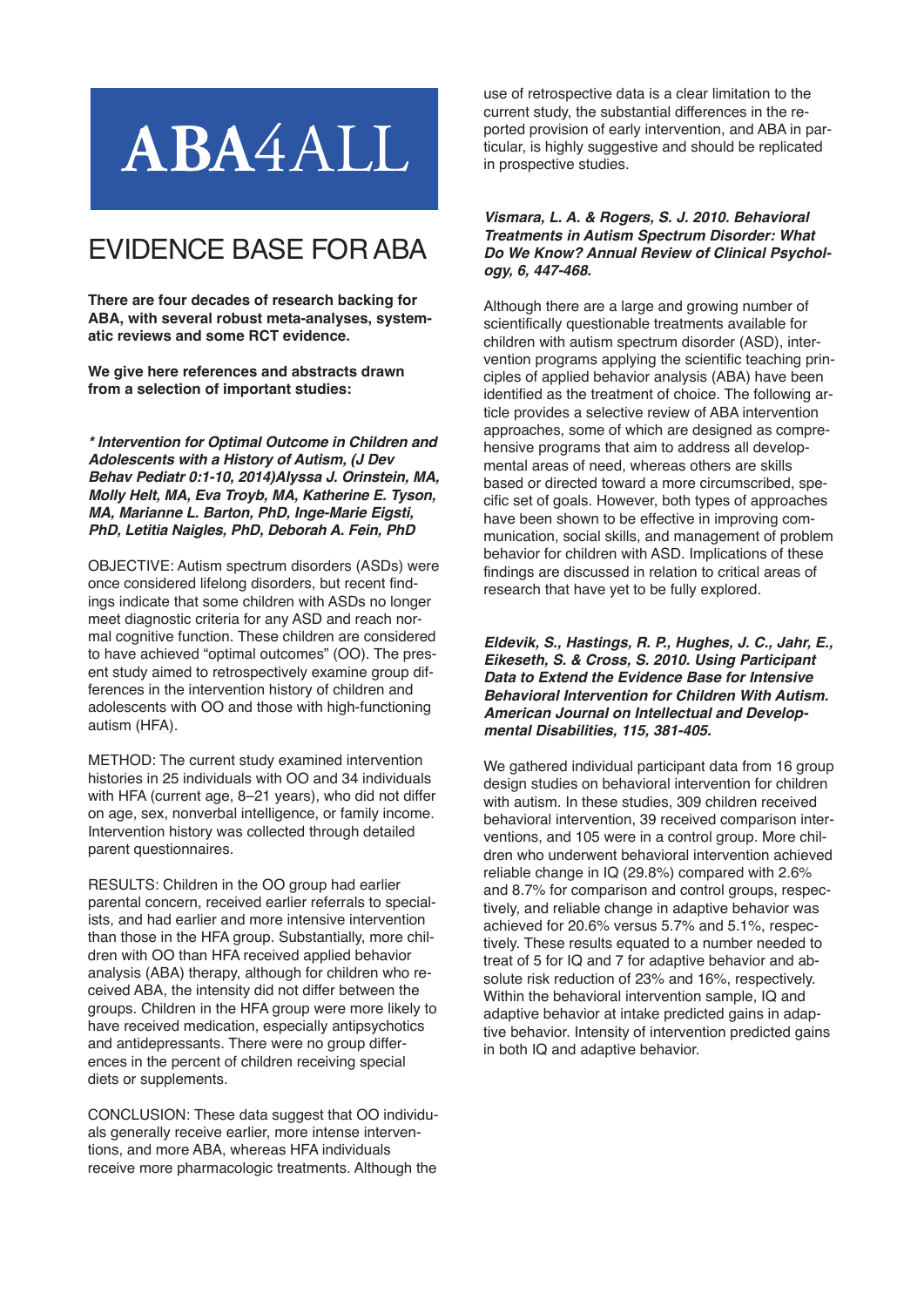**Reichow, B., Barton, E. E., Boyd, B. A. & Hume, K. 2012. Early intensive behavioral intervention (EIBI) for young children with autism spectrum disorders (ASD). Cochrane Database of Systematic Reviews.**

BACKgROUND: The rising prevalence of autism spectrum disorders (ASD) increases the need for evidence-based behavioral treatments to lessen the impact of symptoms on children's functioning. At present, there are no curative or psychopharmacological therapies to effectively treat all symptoms of the disorder. Early intensive behavioral intervention (eIBI), a treatment based on the principles of applied behavior analysis delivered for multiple years at an intensity of 20 to 40 hours per week, is one of the more well-established treatments for ASD.

OBJECTIVES: To systematically review the evidence for the effectiveness of EIBI in increasing the functional behaviors and skills of young children with ASD.

SeARCH MeTHODS: We searched the following databases on 22 November 2011: CeNTRAL (2011 Issue 4), MeDLINe (1948 to November Week 2, 2011), eMBASe (1980 to Week 46, 2011), psycINFO (1806 to November Week 3, 2011), CINAHL (1937 to current), ERIC (1966 to current), Sociological Abstracts (1952 to current), Social Science Citation Index (1970 to current), WorldCat, metaRegister of Controlled Trials, and Networked Digital Library of Theses and Dissertations. We also searched the reference lists of published papers. Selection criteria: Randomized control trials (RCTs), quasi-randomized control trials, or clinical control trials (CCTs) in which EIBI was compared to a no-treatment or treatmentas-usual control condition. Participants must have been less than six years of age at treatment onset and assigned to their study condition prior to commencing treatment.

DATA COLLECTION AND ANALYSIS: Two authors independently selected and appraised studies for inclusion and assessed the risk of bias in each included study. All outcome data were continuous, from which standardized mean difference effect sizes with small sample correction were calculated. We conducted random-effects meta-analysis where possible, which means we assumed individual studies would provide different estimates of treatment effects.

MAIN ReSULTS: One RCT and four CCTs with a total of 203 participants were included. Reliance on synthesis from four CCTs limits the evidential base and this should be borne in mind when interpreting the results. All studies used a treatment-as-usual comparison group. We synthesized the results of the four CCTs using a random-effects model of meta-analysis of the standardized mean differences. positive effects in favor of the EIBI treatment group were found for all outcomes. The mean effect size for adaptive behavior was  $q = 0.69$  (95% CI 0.38 to 1.01; P < 0.0001). The mean effect size for IQ was  $q = 0.76$  (95% CI 0.40 to 1.11; p < 0.0001). Three measures of communication and language skills all showed results in favor of EIBI: expressive language  $g = 0.50$  (95% CI 0.05 to 0.95; P  $= 0.03$ ), receptive language g  $= 0.57$  (95% CI 0.20 to 0.94; P = .03), and daily communication skills  $q =$ 0.74 (95% CI 0.30 to 1.18;  $P = 0.0009$ ). The mean effect size for socialization was  $g = 0.42$  (95% CI 0.11) to 0.73;  $P = 0.0008$ , and for daily living skills was  $q =$ 0.55 (95% CI 0.24 to 0.87;  $P = 0.0005$ ). Additional descriptive analyses of other aspects related to quality of life and psychopathology are presented. However, due to the inclusion of non-randomized studies, there is a high risk of bias and the overall quality of evidence was rated as 'low' using the GRADE system. which rates the quality of evidence from meta-analyses to determine recommendations for practice.

AUTHORS' CONCLUSIONS: There is some evidence that FIBI is an effective behavioral treatment for some children with ASD. However, the current state of the evidence is limited because of the reliance on data from non-randomized studies (CCTs) due to the lack of RCTs. Additional studies using RCT research designs are needed to make stronger conclusions about the effects of EIBI for children with ASD.

#### **Keenan, M. & Dillenburger, K. 2011. When all you have is a hammer …: RCTs and hegemony in science. Research in Autism Spectrum Disorders, 5, 1-13.**

people diagnosed with autism spectrum disorder (ASD) deserve the same respect as any other person and should be free to benefit from scientific research that can help them achieve skills which enable them to reach their full potential. Over the past 40 years Applied Behaviour Analysis (ABA) has utilised inductive, natural science methods to investigate techniques for the analysis and augmentation of socially significant behaviours. Unfortunately, many individuals with ASD in the UK cannot avail of these techniques because of an obdurate reliance on randomised controlled trials (RCTs) as the single most respectable measure of effectiveness of interventions. In this paper we focus on how the debate about RCTs is played out in the 'autism wars'.